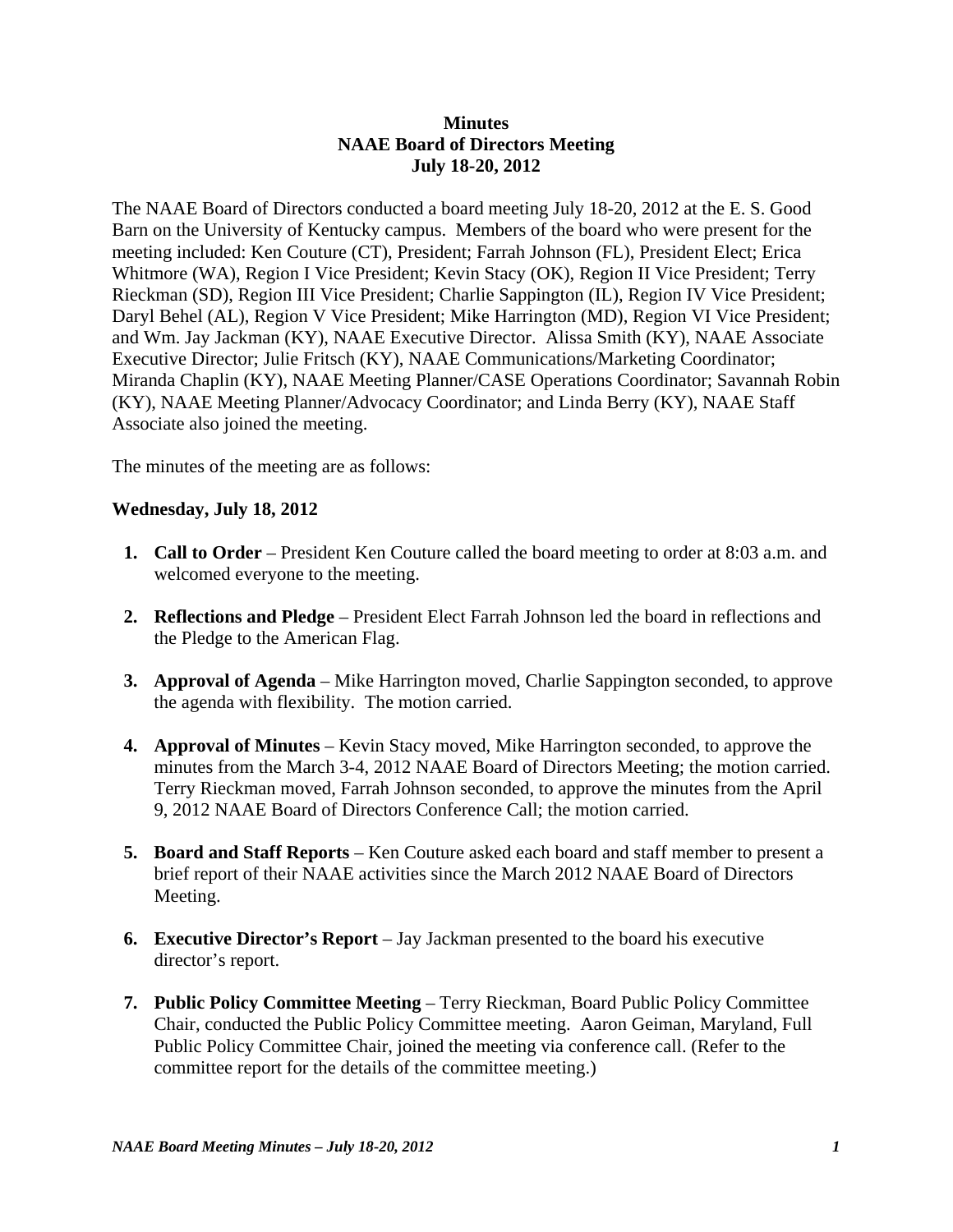- **8. Policy and Bylaws Committee Meeting**  Kevin Stacy, Board Policy and Bylaws Committee Chair, conducted the Policy and Bylaws Committee meeting. Frank Yesalavich, New Jersey, Full Policy and Bylaws Committee Chair, joined the meeting via conference call. (Refer to the committee report for the details of the committee meeting.)
- **9. Associate Executive Director's Report** Alissa Smith presented her associate executive director's report, which included the current membership numbers.

*Ken Couture recessed the board meeting for lunch from 11:45 a.m. until 12:45 p.m.* 

- **10. Finance Committee Meeting**  Charlie Sappington, Board Finance Committee Chair, conducted the Finance Committee meeting. Jeff Bash, Illinois, Full Finance Committee Chair, joined the meeting via conference call. (Refer to the committee report for the details of the committee meeting.)
- **11. Marketing Committee Meeting**  Mike Harrington, Board Marketing Committee Chair, conducted the Marketing Committee meeting. SaraBeth Fulton, Pennsylvania, Full Marketing Committee Chair, joined the meeting via conference call. (Refer to the committee report for the details of the committee meeting.)
- **12. Member Services Committee Meeting**  Daryl Behel, Board Member Services Committee Chair, conducted the Member Services Committee meeting. Perry Byars, Florida, Full Member Services Committee Chair, joined the meeting via conference call. (Refer to the committee report for the details of the committee meeting.)
- 13. Professional Growth Committee Meeting Erica Whitmore, Board Professional Growth Committee Chair, conducted the Professional Growth Committee meeting. Sherisa Nailor, Pennsylvania, Full Professional Growth Committee Chair, was not available to join the meeting via conference call. (Refer to the committee report for the details of the committee meeting.)
- **14. Strategic Planning Committee Meeting Farrah Johnson, Board Strategic Planning** Committee Chair, conducted the Strategic Planning Committee meeting. John Busekist, New York, Full Strategic Planning Committee Chair, was not available to join the meeting via conference call. (Refer to the committee report for the details of the committee meeting.)

*President Ken Couture recessed the board meeting for the day at 4:50 p.m. and reconvened the meeting at 8:00 a.m. on July 19, 2012.* 

## **Thursday, July 19, 2012**

**15. Strategic Planning Session** – Dr. Lori Garkovich, Professor, University of Kentucky, led the NAAE board and staff in a strategic planning session.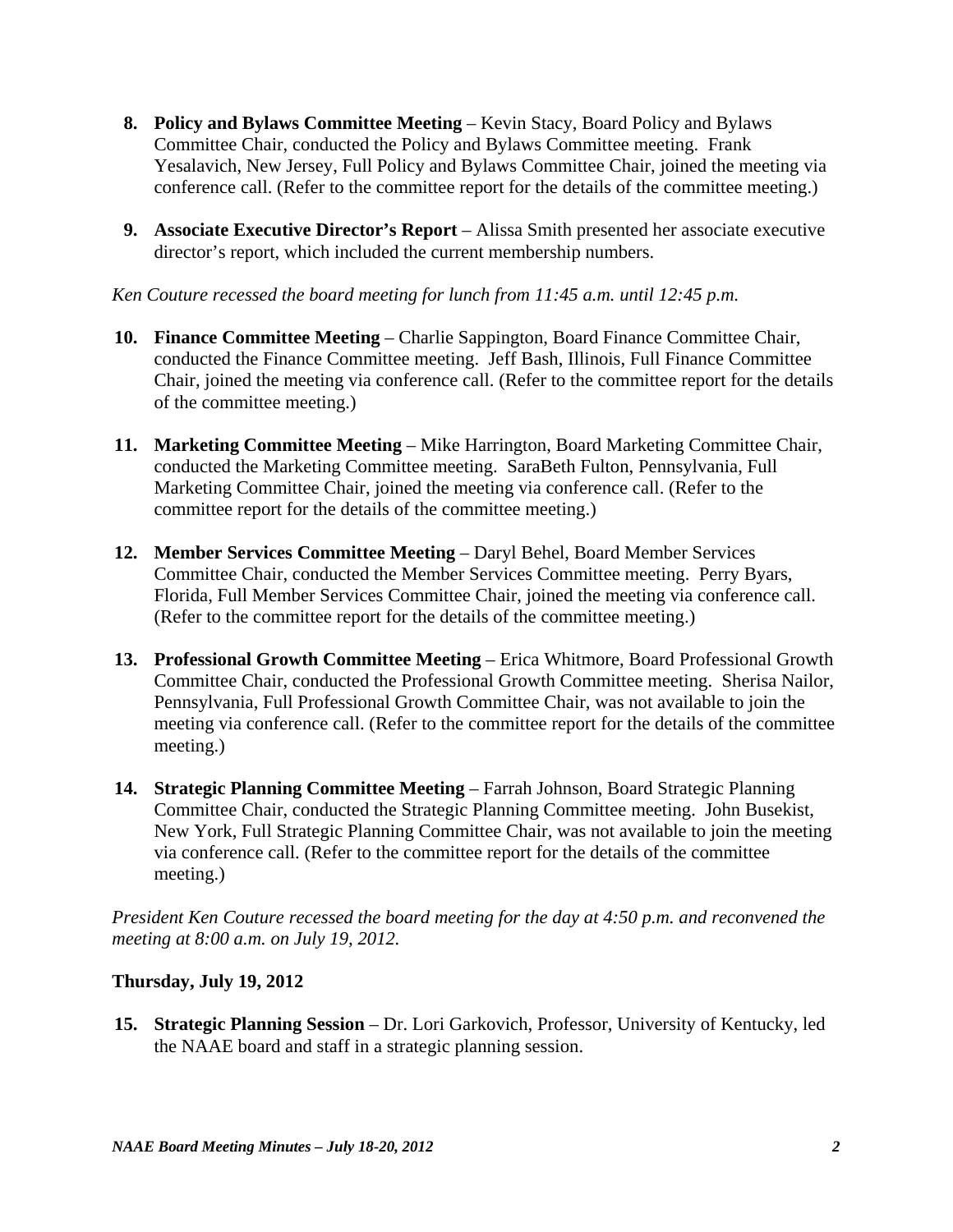*President Ken Couture recessed the board meeting for lunch from 11:45 a.m. until 2:00 p.m. The board hosted NAAE's partners from the University of Kentucky and Lexington for a "getacquainted" luncheon. UK guests included the dean and associate deans from the College of Agriculture, the department head of Community and Leadership Development, and the current and emeritus agricultural education faculty. Other guests included NAAE's investments advisor.*

- **16. Advocacy Toolkit Presentation** Savannah Robin, NAAE Meeting Planner/Advocacy Coordinator, presented to the board the most recent updates in the advocacy section of the NAAE website. New advocacy resources include a complete advocacy toolkit and advocacy planning resources.
- **17. National Teach Ag Campaign Update** Ellen Thompson, National Teach Ag Campaign Coordinator, updated the board via conference call on current activities with the National Teach Ag Campaign.
- **18. NAAE Upper Division Scholarship Approvals** Alissa Smith presented the results of the board members' evaluation of the upper division scholarship applications. Kevin Stacy moved, Erica Whitmore seconded, to approve the 15 top ranked applicants for the scholarships; the motion carried.
- **19. CASE Update** Jay Jackman presented the update on the Curriculum for Agricultural Science Education (CASE) to the board members.
- **20. 2012 National FFA Convention Update** Alissa Smith and Julie Fritsch updated the board members on the NAAE's activities at the upcoming national FFA convention including the Teach Ag booth, the NAAE booth, Teachers World (Career Show booths, professional development for ag teachers, and the Internet Café).
- **21. 2012 NAAE Convention Update** Alissa Smith updated the board members on the upcoming NAAE convention in Atlanta, including the schedule for the convention and the award recipients to be recognized at the convention. Terry Rieckman moved, Farrah Johnson seconded, to approve the list of NAAE award winners for 2012; the motion carried. Jay Jackman presented the possibility of a "one day shift" for future ACTE/NAAE conventions in order to secure lower hotel room night costs. The change would shift the NAAE convention to starting and ending one day later during the week … so starting on Wednesday instead of Tuesday and ending on Sunday instead of Saturday. By general consensus, the board preferred to keep the NAAE convention on the current schedule; however, the board was willing to consider the shift if more information were available such as how much lower the room rate would be if the one day shift occurred.
- **22. Board Representation/Appointments** There are three board appointments that need to be made. 1) Teach Ag Campaign Advisory Committee – Kevin Stacy moved, Erica Whitmore seconded, to appoint Farrah Johnson to the Teach Ag Campaign Advisory Committee; the motion carried. 2) Council Postsecondary Instructor Position – we need to appoint a replacement for Terry Hughes' position on the Council. Letters of interest and resumes should be brought to the pre-convention board meeting in November. 3) National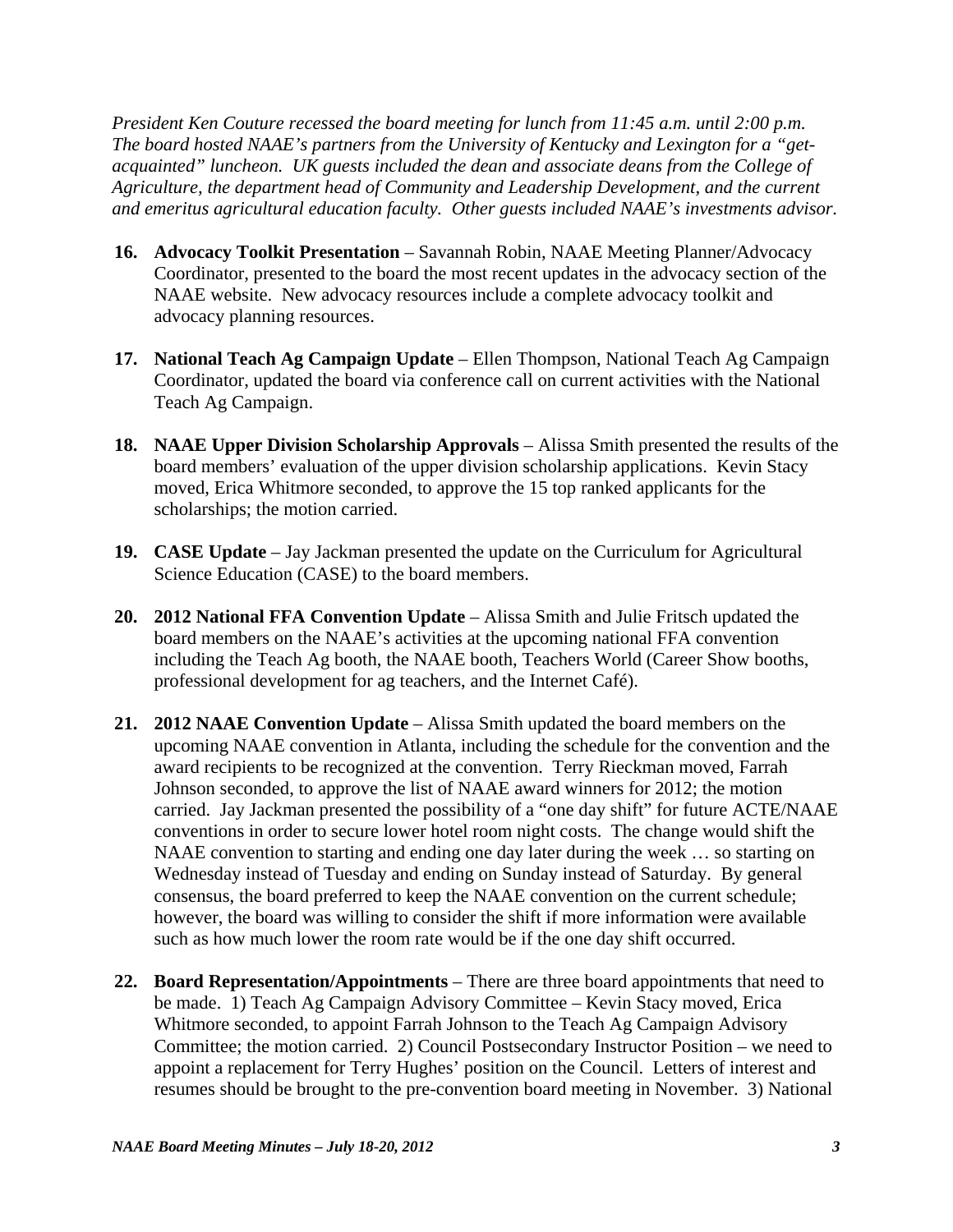FFA Board of Directors – we need to nominate three teachers to be considered by the U.S. Department of Education to replace Alice DeBois on the National FFA Board of Directors. Letters of interest, resumes, and completed MOUs should be brought to the pre-convention board meeting in November. NAAE will select three nominees to forward on to the U.S. Department of Education.

*President Ken Couture recessed the board meeting for the day at 4:50 p.m. and reconvened the meeting at 8:00 a.m. on July 20, 2012.* 

## **Friday, July 20, 2012**

- **23. NAAE Program of Activities Updates** The NAAE board members updated their respective sections of the NAAE Program of Activities as per their standing committee consultancy appointments.
- **24. 2012 National FFA Convention Sleeping Room Requests** Miranda Chaplin asked the board members the number of sleeping rooms they request out of the NAAE board room block at the national FFA convention. The room rates are \$209.43 at the Westin and \$203.58 at the Hyatt, single or double occupancy. Results: Ken Couture – 6 rooms; Farrah Johnson – 6 rooms; Daryl Behel – 6 rooms. No other board members requested room from the NAAE room block.
- **25. Professional Growth Committee Report**  Erica Whitmore presented the Professional Growth Committee report. Erica Whitmore moved, Mike Harrington seconded, to adopt the Professional Growth committee report. The motion carried.
- **26. Public Policy Committee Report**  Terry Rieckman presented the Public Policy Committee report. Terry Rieckman moved, Daryl Behel seconded, to adopt the Public Policy committee report. The motion carried.
- **27. Marketing Committee Report**  Mike Harrington presented the Marketing Committee report. Mike Harrington moved, Farrah Johnson seconded, to adopt the Marketing committee report. The motion carried.
- **28. Member Services Committee Report**  Daryl Behel presented the Member Services Committee report. Daryl Behel moved, Terry Rieckman seconded, to adopt the Member Services committee report. The motion carried.
- **29. Policy and Bylaws Committee Report**  Kevin Stacy presented the Policy and Bylaws Committee report. Kevin Stacy moved, Farrah Johnson seconded, to adopt the Policy and Bylaws committee report. The motion carried.
- **30. Strategic Planning Committee Report** Farrah Johnson presented the Strategic Planning Committee report. Farrah Johnson moved, Daryl Behel seconded, to adopt the Strategic Planning committee report. The motion carried.